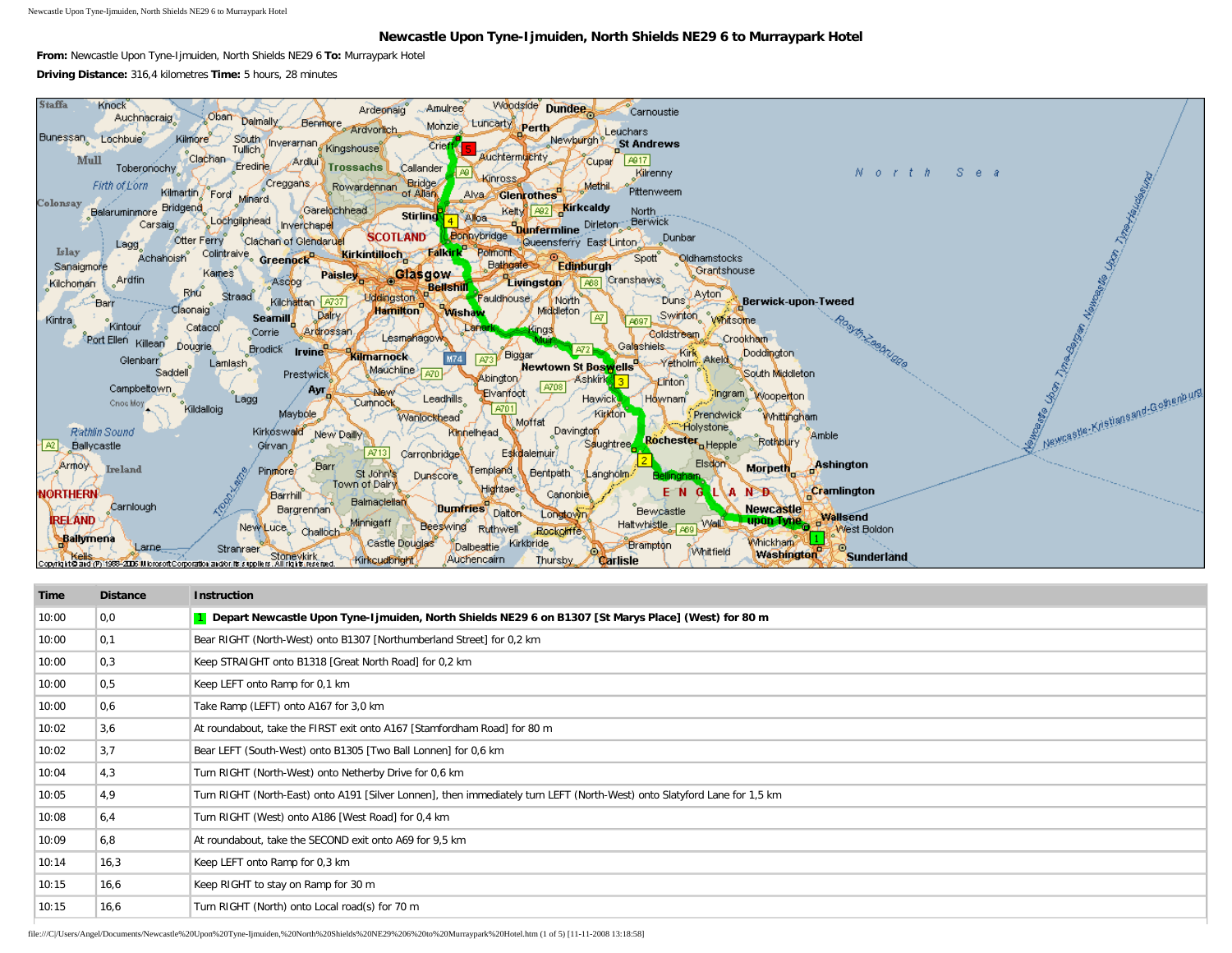| 10:15 | 16,7  | At roundabout, take the FIRST exit onto Local road(s) for 90 m |
|-------|-------|----------------------------------------------------------------|
| 10:15 | 16,8  | Bear LEFT (West) onto Local road(s) for 1,2 km                 |
| 10:16 | 18,0  | Turn LEFT (West) onto B6318 for 17,4 km                        |
| 10:27 | 35,4  | Keep STRAIGHT onto B6318 [Brunton Bank] for 1,4 km             |
| 10:28 | 36,8  | Keep STRAIGHT onto B6318 for 0,5 km                            |
| 10:29 | 37,3  | At roundabout, take the SECOND exit onto B6320 for 9,8 km      |
| 10:35 | 47,0  | Bear LEFT (North) onto B6320 [Hexham Road] for 0,2 km          |
| 10:35 | 47,3  | Bear LEFT (West) onto B6320 [Main Street] for 40 m             |
| 10:35 | 47,3  | Bear RIGHT (North-West) onto B6320 [Church Lane] for 2,6 km    |
| 10:37 | 49,9  | Keep STRAIGHT onto B6320 for 5,6 km                            |
| 10:41 | 55,5  | Turn LEFT (North-West) onto Local road(s) for 5,0 km           |
| 10:45 | 60,5  | Turn LEFT (South) onto Local road(s) for 0,1 km                |
| 10:45 | 60,6  | Bear RIGHT (South-West) onto Local road(s) for 1,2 km          |
| 10:46 | 61,8  | Turn RIGHT (North-West) onto Local road(s) for 7,7 km          |
| 10:52 | 69,5  | Road name changes to Shilling Pot for 0,6 km                   |
| 10:53 | 70,1  | Road name changes to Local road(s) for 14,0 km                 |
| 11:05 | 84,1  | Bear LEFT (North-West) onto Local road(s) for 1,1 km           |
| 11:06 | 85,2  | Bear LEFT (West) onto Local road(s) for 9,2 km                 |
| 11:13 | 94,3  | Turn LEFT (South) onto Local road(s) for 40 m                  |
| 11:13 | 94,4  | 2 At Saughtree, return North on Local road(s) for 40 m         |
| 11:13 | 94,4  | Turn LEFT (West) onto Local road(s) for 70 m                   |
| 11:14 | 94,5  | Turn RIGHT (North) onto B6357 for 15,7 km                      |
| 11:24 | 110,2 | Turn LEFT (West) onto A6088 for 1,8 km                         |
| 11:26 | 112,0 | Turn LEFT to stay on A6088 for 8,8 km                          |
| 11:31 | 120,8 | Turn RIGHT (East) onto A698 for 1,2 km                         |
| 11:33 | 122,0 | Keep LEFT onto Local road(s) for 50 m                          |
| 11:33 | 122,1 | Turn LEFT (West) onto Local road(s) for 0,6 km                 |
| 11:34 | 122,6 | Turn LEFT (South-West) onto Local road(s) for 0,3 km           |
| 11:34 | 122,9 | Turn RIGHT (North-West) onto Local road(s) for 1,1 km          |
| 11:35 | 124,0 | Bear LEFT (West) onto Local road(s) for 1,0 km                 |
| 11:35 | 124,9 | Turn RIGHT (North) onto A7 for 14,9 km                         |
| 11:46 | 139,8 | 3 Arrive Selkirk                                               |
| 12:46 | 139,8 | Depart Selkirk on A707 [Market Place] (South) for 11,0 km      |
| 12:56 | 150,8 | Bear LEFT (West) onto Local road(s) for 0,1 km                 |
| 12:56 | 150,9 | Turn LEFT (South) onto Local road(s) for 9,1 km                |
| 13:03 | 160,1 | Bear LEFT (South-West) onto Local road(s) for 3,3 km           |
| 13:06 | 163,3 | Bear LEFT (South) onto B709 for 1,1 km                         |
| 13:07 | 164,4 | Turn RIGHT (West) onto B7062 for 10,5 km                       |
| 13:15 | 175,0 | Keep STRAIGHT onto B7062 [Kingsmeadows Road] for 1,1 km        |
| 13:16 | 176,1 | Keep STRAIGHT onto B7062 for 0,2 km                            |
|       |       |                                                                |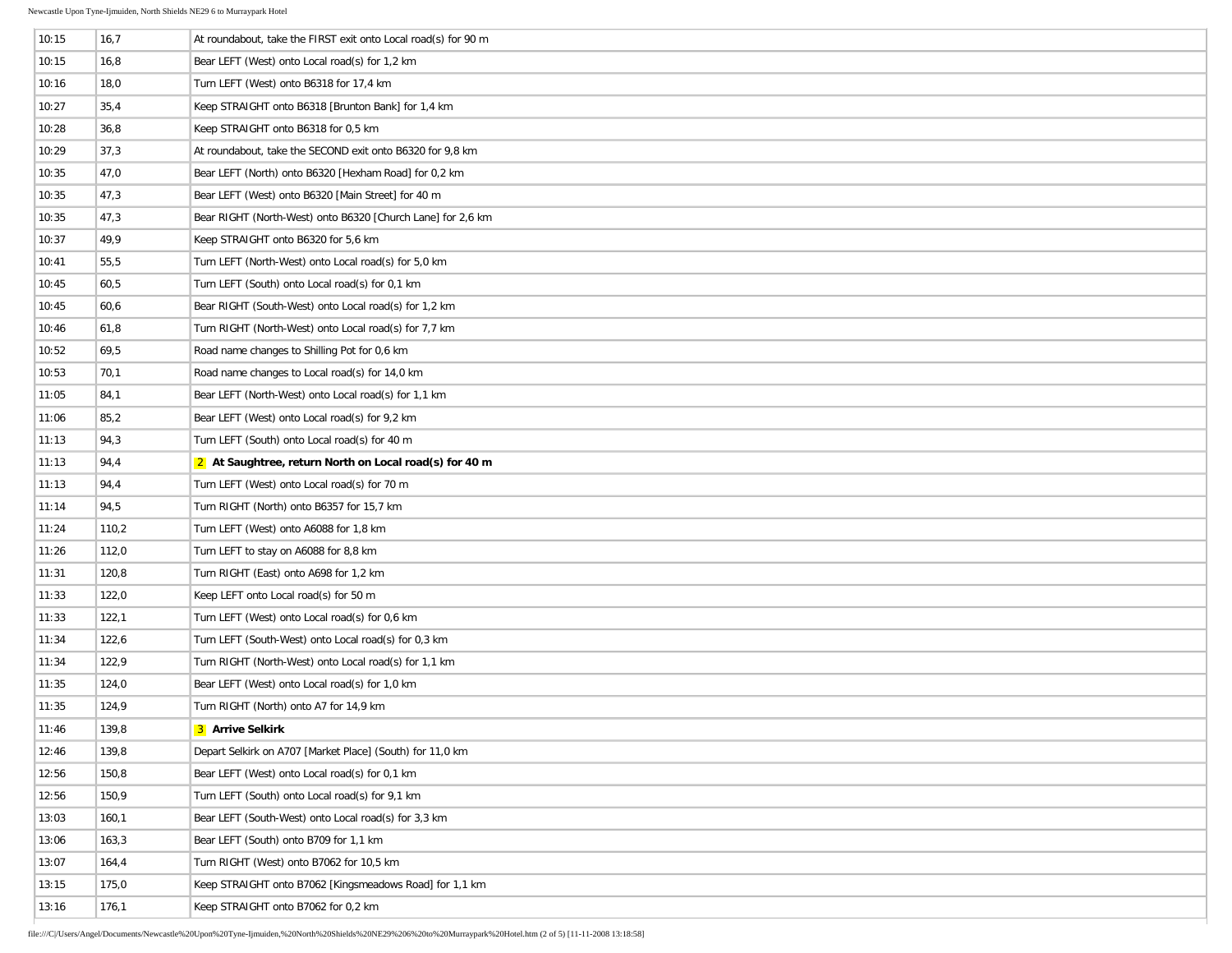| 13:17 | 176,3 | Keep STRAIGHT onto A72 for 16,8 km                                                    |
|-------|-------|---------------------------------------------------------------------------------------|
| 13:28 | 193,1 | Turn RIGHT (West) onto A721 for 3,6 km                                                |
| 13:31 | 196,7 | Turn RIGHT (North-East) onto A702 for 20 m                                            |
| 13:31 | 196,7 | Bear LEFT (North) onto Local road(s) for 40 m                                         |
| 13:31 | 196,8 | Bear LEFT (North-West) onto A721 for 12,3 km                                          |
| 13:39 | 209,1 | Keep STRAIGHT onto A70 [Main Street] for 1,5 km                                       |
| 13:41 | 210,6 | Turn RIGHT (North-West) onto B7016 for 3,6 km                                         |
| 13:43 | 214,2 | Keep STRAIGHT onto B7016 [Carnwath Road] for 1,6 km                                   |
| 13:44 | 215,7 | Keep LEFT onto Local road(s) for 2,3 km                                               |
| 13:47 | 218,1 | Turn RIGHT (North) onto A706 for 0,8 km                                               |
| 13:48 | 218,8 | Turn LEFT (West) onto B715 [Climpy Road] for 6,2 km                                   |
| 13:53 | 225,1 | Keep STRAIGHT onto B715 [Headlesscross Road] for 0,4 km                               |
| 13:53 | 225,5 | Turn RIGHT (North-East) onto B7010 [Springhill and Leadloch Road] for 1,9 km          |
| 13:55 | 227,4 | Keep STRAIGHT onto B7010 [Shotts Road] for 0,5 km                                     |
| 13:55 | 227,9 | Keep STRAIGHT onto B7010 [Main Street] for 0,7 km                                     |
| 13:56 | 228,5 | Turn LEFT (North-West) onto Harthill Road for 0,2 km                                  |
| 13:57 | 228,7 | Road name changes to Local road(s) for 3,1 km                                         |
| 14:00 | 231,8 | Bear LEFT (North) onto Local road(s) for 1,6 km                                       |
| 14:02 | 233,4 | Turn LEFT (West) onto B7066 [East Main Street] for 0,2 km                             |
| 14:02 | 233,6 | Turn RIGHT (North) onto B718 [Westcraigs Road] for 0,7 km                             |
| 14:04 | 234,3 | Keep STRAIGHT onto B718 for 1,3 km                                                    |
| 14:05 | 235,6 | Keep STRAIGHT onto B718 [Harthill Road] for 0,7 km                                    |
| 14:05 | 236,3 | Keep STRAIGHT onto B718 [Westcraigs Road] for 0,1 km                                  |
| 14:05 | 236,5 | Road name changes to Heights Road for 0,3 km                                          |
| 14:06 | 236,7 | Road name changes to Local road(s) for 0,7 km                                         |
| 14:08 | 237,4 | Turn RIGHT (East) onto Local road(s) for 3,4 km                                       |
| 14:11 | 240,8 | Turn LEFT (North-West) onto Local road(s) for 0,7 km                                  |
| 14:11 | 241,5 | Bear LEFT (North-West) onto Local road(s) for 0,5 km                                  |
| 14:11 | 242,0 | Turn RIGHT (North) onto Local road(s) for 0,6 km                                      |
| 14:12 | 242,6 | Turn RIGHT (East) onto B825, then immediately turn LEFT (North) onto B8022 for 4,5 km |
| 14:16 | 247,1 | Bear RIGHT (West) onto B803 [High Street] for 40 m                                    |
| 14:17 | 247,2 | Turn RIGHT (North) onto B803 [Main Street] for 0,3 km                                 |
| 14:17 | 247,5 | Keep STRAIGHT onto B803 [Manse Place] for 0,1 km                                      |
| 14:17 | 247,6 | Keep STRAIGHT onto B803 for 5,7 km                                                    |
| 14:21 | 253,4 | Turn LEFT (West) onto Local road(s) for 1,0 km                                        |
| 14:22 | 254,3 | Turn LEFT (West) onto Local road(s) for 3,2 km                                        |
| 14:25 | 257,6 | Turn RIGHT (North-East) onto Local road(s) for 1,7 km                                 |
| 14:26 | 259,3 | Bear RIGHT (North) onto B816 for 10 m                                                 |
| 14:27 | 259,3 | Bear LEFT (North) onto B816 [Hillview Road] for 0,3 km                                |
| 14:27 | 259,6 | Bear RIGHT (North) onto B816 [Church Street] for 0,1 km                               |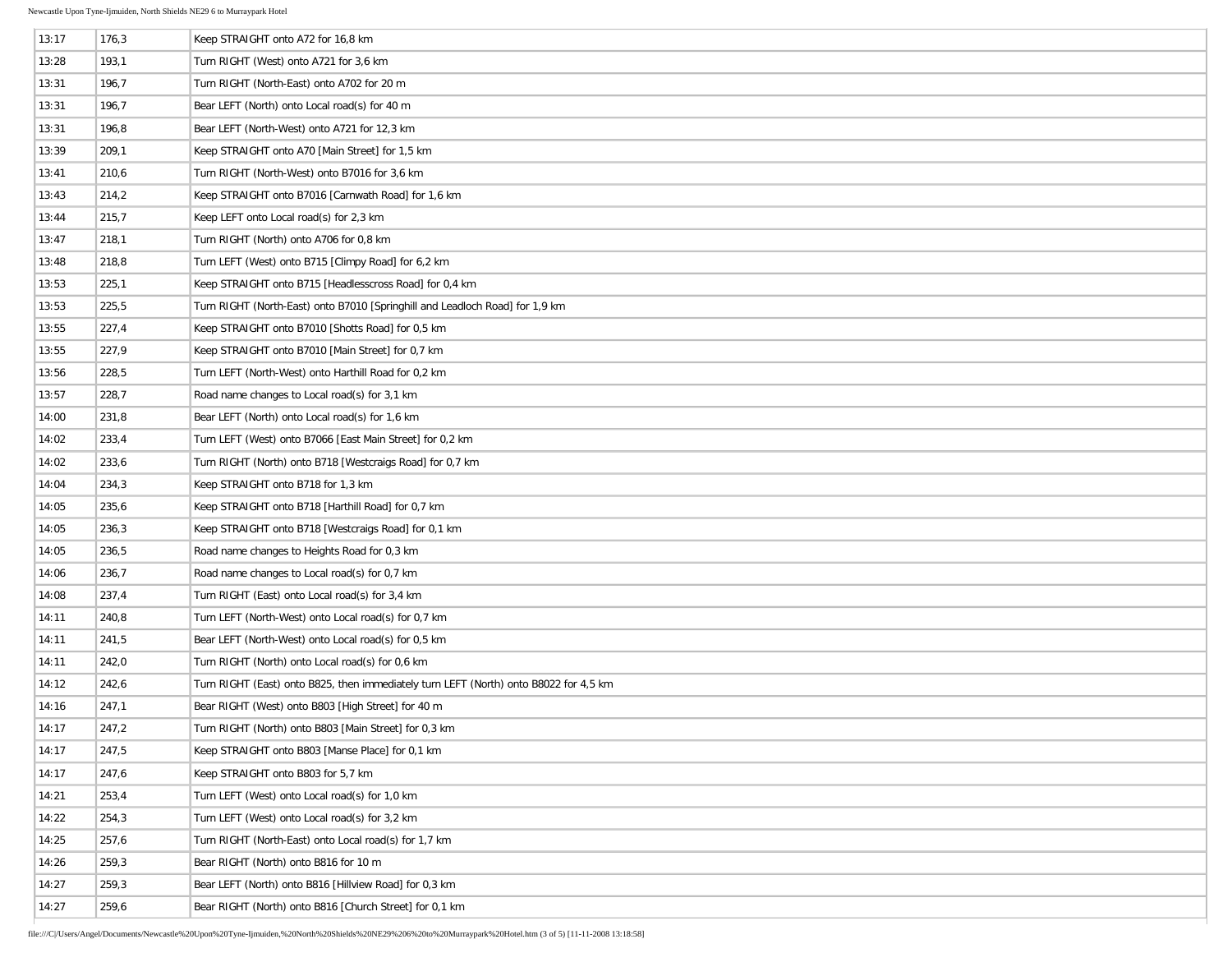| 14:27 | 259,7 | Turn LEFT (North-West) onto B816 [Broomhill Road] for 0,9 km                                                             |
|-------|-------|--------------------------------------------------------------------------------------------------------------------------|
| 14:28 | 260,7 | Keep STRAIGHT onto B816 [Bridge Street] for 0,3 km                                                                       |
| 14:28 | 260,9 | At roundabout, take the FIRST exit onto A803 [High Street] for 0,5 km                                                    |
| 14:29 | 261,5 | Turn RIGHT (North) onto Drove Loan for 1,1 km                                                                            |
| 14:31 | 262,6 | Turn RIGHT (North) onto A872 [Denny Road] for 0,5 km                                                                     |
| 14:32 | 263,0 | Turn LEFT (West) onto A872 [Nethermains Road] for 2,1 km                                                                 |
| 14:34 | 265,2 | Turn LEFT (North-West) onto A872 [Stirling Street] for 5,0 km                                                            |
| 14:38 | 270,2 | Turn LEFT (West) onto Local road(s) for 1,2 km                                                                           |
| 14:40 | 271,4 | Turn RIGHT (North-East) onto Local road(s) for 0.7 km                                                                    |
| 14:40 | 272,1 | Turn RIGHT (East) onto New Line Road for 2,2 km                                                                          |
| 14:43 | 274,3 | Turn RIGHT (East) onto Fairhill Road, then immediately turn LEFT (North) onto A872 [Glasgow Road] for 1,0 km             |
| 14:46 | 275,3 | At roundabout, take the FIRST exit onto B8051 [Borestone Crescent] for 1,4 km                                            |
| 14:48 | 276,7 | Keep STRAIGHT onto St Ninians Road for 0,4 km                                                                            |
| 14:49 | 277,1 | Keep STRAIGHT onto A811 [St Ninians Road] for 0,1 km                                                                     |
| 14:50 | 277,3 | Turn LEFT (West) onto A811 [Dumbarton Road] for 0,2 km                                                                   |
| 14:50 | 277,5 | 4 At Stirling, return East on A811 [Dumbarton Road] for 0,2 km                                                           |
| 14:50 | 277,6 | Turn RIGHT (South) onto A811 [Port Street] for 0,1 km                                                                    |
| 14:50 | 277,8 | Turn LEFT (East) onto A811 [Wellgreen Road] for 0,3 km                                                                   |
| 14:51 | 278,1 | At roundabout, take the SECOND exit onto A9 for 1,4 km                                                                   |
| 14:53 | 279,5 | At roundabout, take the THIRD exit onto A9 [Causewayhead Road] for 1,7 km                                                |
| 14:55 | 281,2 | At roundabout, take the SECOND exit onto B998 [Logie Road] for 0,3 km                                                    |
| 14:56 | 281,5 | Bear RIGHT (East) onto B998 [Hillfoots Road] for 1,7 km                                                                  |
| 14:57 | 283,2 | Turn LEFT (North) onto Local road(s) for 1,6 km                                                                          |
| 14:59 | 284,8 | Turn RIGHT (East) onto Sheriffmuir Road for 4,5 km                                                                       |
| 15:03 | 289,3 | Road name changes to Local road(s) for 2,9 km                                                                            |
| 15:05 | 292,2 | Turn LEFT (North) onto Local road(s) for 2,8 km                                                                          |
| 15:07 | 295,0 | Turn LEFT (South-West) onto Local road(s) for 1,3 km                                                                     |
| 15:09 | 296,3 | Turn RIGHT (East) onto Local road(s) for 0,4 km                                                                          |
| 15:09 | 296,7 | Road name changes to A822 for 5,0 km                                                                                     |
| 15:13 | 301,7 | Turn LEFT (North-West) onto Local road(s) for 1,9 km                                                                     |
| 15:15 | 303,6 | Turn LEFT (West) onto Local road(s) for 2,0 km                                                                           |
| 15:16 | 305,6 | Bear LEFT (North) onto Local road(s) for 1,9 km                                                                          |
| 15:18 | 307,5 | Turn LEFT (North) onto Local road(s) for 0.2 km                                                                          |
| 15:18 | 307,8 | Bear LEFT (North) onto Local road(s) for 2,0 km                                                                          |
| 15:19 | 309,7 | Turn RIGHT (East) onto Local road(s) for 0.9 km                                                                          |
| 15:20 | 310,7 | Turn RIGHT (North-East) onto Local road(s) for 2,1 km                                                                    |
| 15:22 | 312,8 | Turn LEFT (North) onto A822 [Muthill Road] for 1,9 km                                                                    |
| 15:25 | 314,7 | Turn RIGHT (South-East) onto Comrie Street, then immediately bear RIGHT (South-East) onto A85 [Comrie Street] for 0,2 km |
| 15:25 | 314,8 | Turn LEFT (East) onto A85 [West High Street] for 1,2 km                                                                  |
| 15:27 | 316,1 | Turn LEFT (West) onto Connaught Terrace for 0,3 km                                                                       |
|       |       |                                                                                                                          |